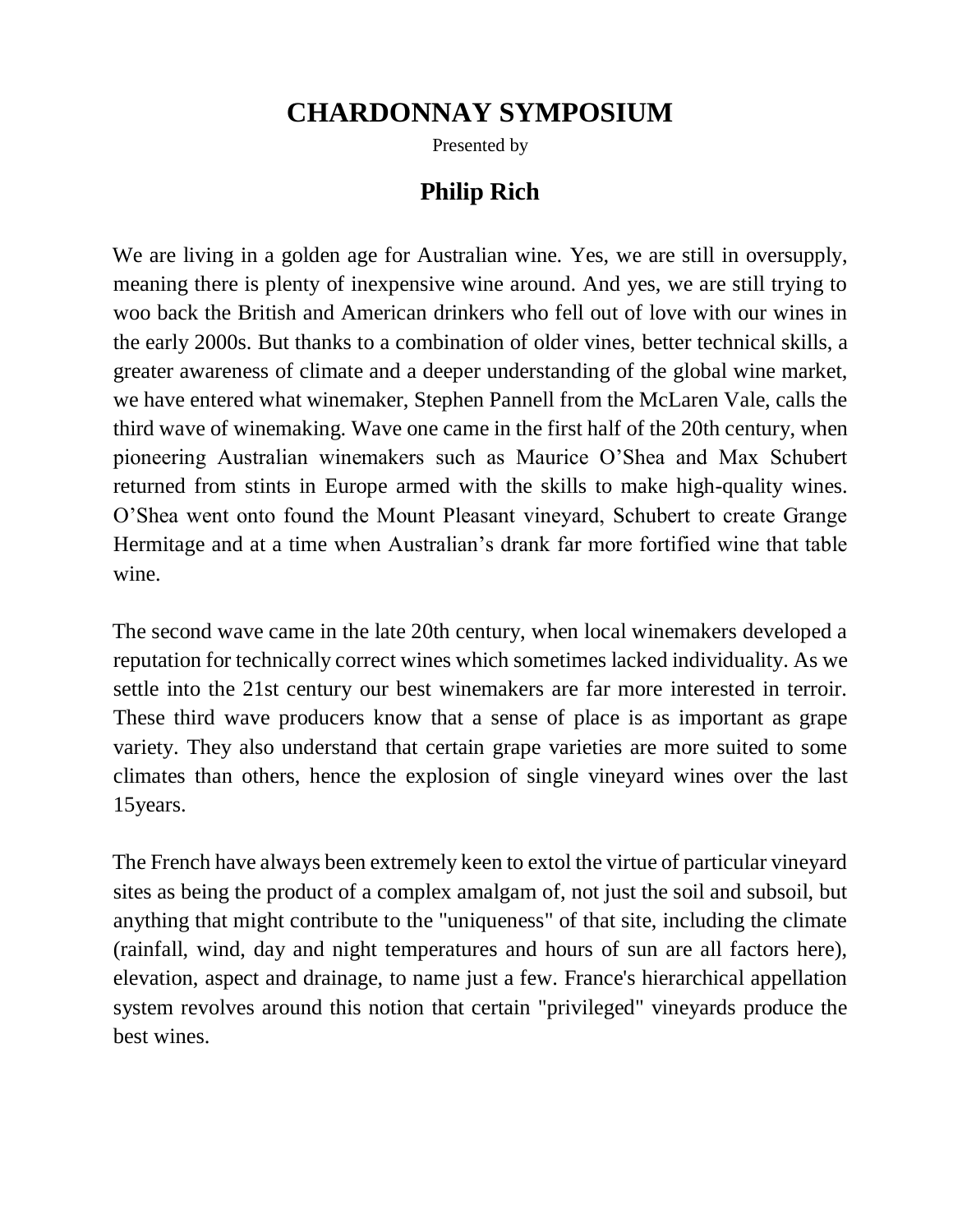At the core of this very French philosophy is the notion that while you can grow and make chardonnay - the famous white grape of Burgundy - successfully all over the world, you can only make Meursault in one place, and that's Meursault. Indeed, it is considered Meursault first and foremost, and chardonnay second. (Line up a range of Meursault from a great producer such as Guy Roulot and you can clearly see the differences between the individual vineyards/terroirs in wines made using basically the same technique.)

Where does this leave Australia? Historically, Australia has placed more emphasis on winemaking and varieties than on the vineyard. This philosophy is still at the heart of Australia's largest producers, such as Accolade and Treasury who champion the concept of multi-regional blending to make consistently good-to-great wine.

Penfolds has always argued that Grange is a reflection of the best - mainly Barossa Shiraz - fruit at its disposal; not the product of some unique and individual vineyard site. Wine writers and the market-place obviously have no problem with this, as Grange has no equal in Australia in terms of prestige and historical importance.

One could argue that Grange has a regional identity, even if this is not quite the product of terroir as the French would have it.

As Peter Gago puts it, "If a wine can be improved by blending it, then that's what we will do." Southcorp's attitude is that, unlike the French, it has the ability to make both a Penfold's Grange and single vineyard wines such as Magill Shiraz (made every year) or the 1996 Kalimna Block 42 Cabernet - part of a series of one-off wines, made when vintage conditions demand it.

While Coonawarra's strip of terra rossa has historically been posited as an obvious example of terroir in Australia, the synergy between region and variety is at an alltime high. Adelaide Hills chardonnay and sauvignon blanc; Yarra Valley and Mornington Peninsula pinot noir; Barossa shiraz and grenache; Margaret River and Coonawarra cabernet sauvignon; and Clare, Eden Valley and Mount Barker Riesling to name just a few, are all just some of the varieties in Australia that have demonstrated this affinity with their locations.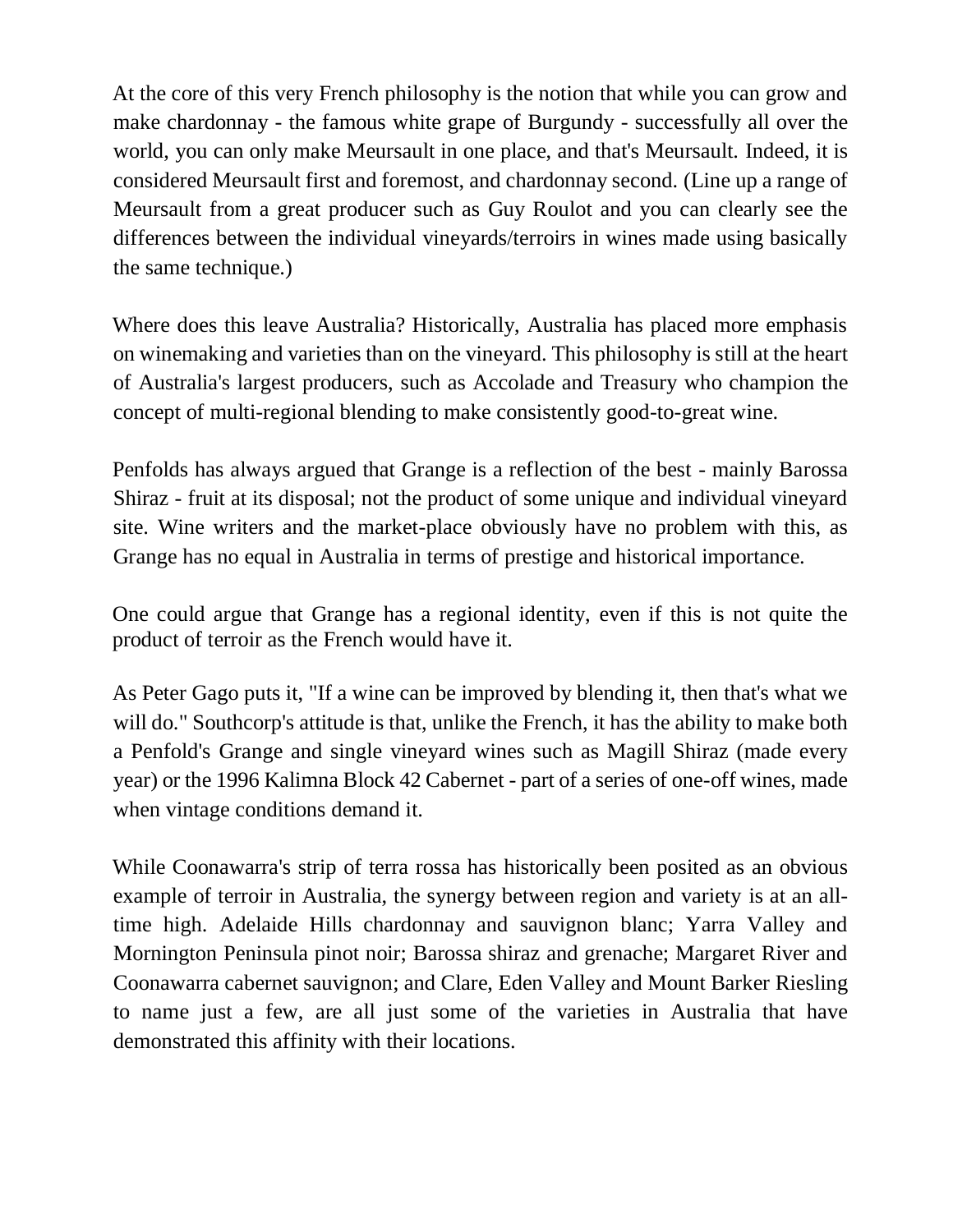Regions such as McLaren Vale, the Hunter Valley, the Barossa Valley and The Yarra Valley were all making wine in the nineteenth century, so it's remarkable to think that if it wasn't for two papers published in 1965 and 1966 by Dr John Gladstones – a lecturer in agronomy at the University of Western Australia – in the Journal of the Australian Institute of Agricultural Science that Western Australia's Margaret River wine region would not be celebrating 50 years of grape growing next year.

And while Margaret River enjoys a worldwide reputation for both Cabernet Sauvignon and Chardonnay it's important to note that Gladstone's hypothesis concluded that due to its well-drained, ironstone, gravel soils and equally importantly a similar maritime climate and rainfall to Bordeaux the region was an ideal place for growing Cabernet Sauvignon.

The original Margaret River plantings at Vasse Felix (1967) Moss Wood (1969) Cape Mentelle (1970) and Cullen (1971) all included Cabernet but not Chardonnay which wasn't on Gladstone's radar. Given the first (usually cited) commercially released chardonnay in Australia was made by Tyrrells in the Hunter Valley in 1971, cuttings were hard to come by and the varietal was still a relatively unknown proposition in Australia, let alone Western Australia when Leeuwin Estate (1975) and Cullen (1976) planted Chardonnay.

Leeuwin signalled early on that Chardonnay had potential, winning gold at the Sydney Wine Show with their 1980 Chardonnay while the 1981 Chardonnay was given Decanter's highest recommendation. Thirty-five years later and Leeuwin Estate Art Series Chardonnay is still widely regarded as a benchmark for Margaret River and Australian Chardonnay.

For most of the 1990s and 2000s Margaret River's reputation as the premier chardonnay region in Australia was unassailed. This has changed dramatically with the rise and rise of Cghard0pnayu in other parts of Australia and most significantly in the Yarra Valley. How Margaret River has responded to the challenge has been fascinating to watch.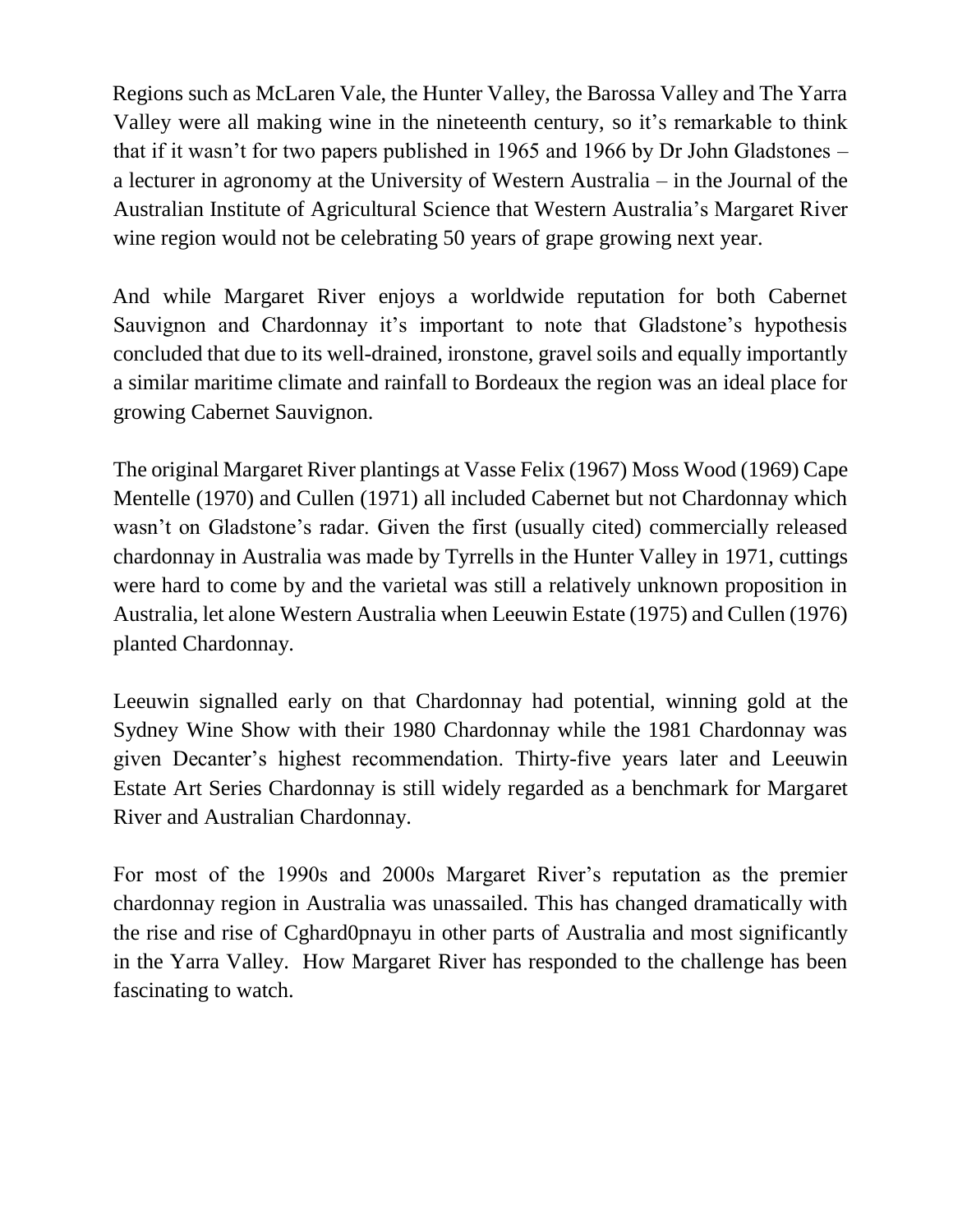Two producers who haven't put a foot wrong in recent years are Xanadu and Voyager Estate, both a stone's throw away from Leeuwin. There are five wines in the Xanadu range starting from the well-priced (something the region hasn't always been noted for) Next of Kin Chardonnay, which consists of declassified estate fruit from Xanadu's vineyards in Walcliffe, fruit from Karridale (another 30 kilometres further south and considerably cooler) and Wilyabrup. This gets the same winemaking treatment as the more expensive estate single vineyard wines in that the wine is 100% barrel fermented using natural yeasts and the fruit is whole bunched pressed. And none of Goodall's Chardonnays go through malolactic fermentation.

Cliff Royle's Voyager Estate 2002 Chardonnay was one of the first Margaret River chardonnays that was picked earlier and avoided malolactic fermentation which had been the norm. The result was a wine that was far more restrained and that Royle says was influenced by conversations with east coast chardonnay gurus Dave Bicknell (from Oakridge) and Tom Carson (now at Yabby Lake) and by burgundies he had tasted from Roulot and Pierre Yves Colin Morey.

Royle left Voyager in 2009 and is now crafting equally good wines at Flametree where the SRS (Sub Regional Series) represents the best single wine he can make. So far they have all been from purchased fruit sourced in Walcliffe as 'I'm looking for lime and greener stonefruits and Wilyabrup is not in a flavour spectrum I'm looking for'. Royle no longer stirs the lees (battonage) and the wine is now being fermented and matured in 500 litre puncheons (as opposed to 228 litre barriques) in an effort to refine the style even further.

The newest kid on the block is Deep Woods where Julian Langworthy has been making superb Chardonnay and Cabernet since he left Knappstein in the Clare Valley to become chief winemaker in 2011. The key for Langworthy for making complex, ageworthy Wilyabrup Chardonnay is using Gin Gin clone as he can pick at 12 baume – 'if it's got flavour ripeness, we grab it.' Langworthy's 2013 Reserve Chardonnay, made from fruit purchased from two long term grower in central Wilyabrup is a beauty becoming the first Margaret River Chardonnay to win the James Halliday Chardonnay Challenge in 2014.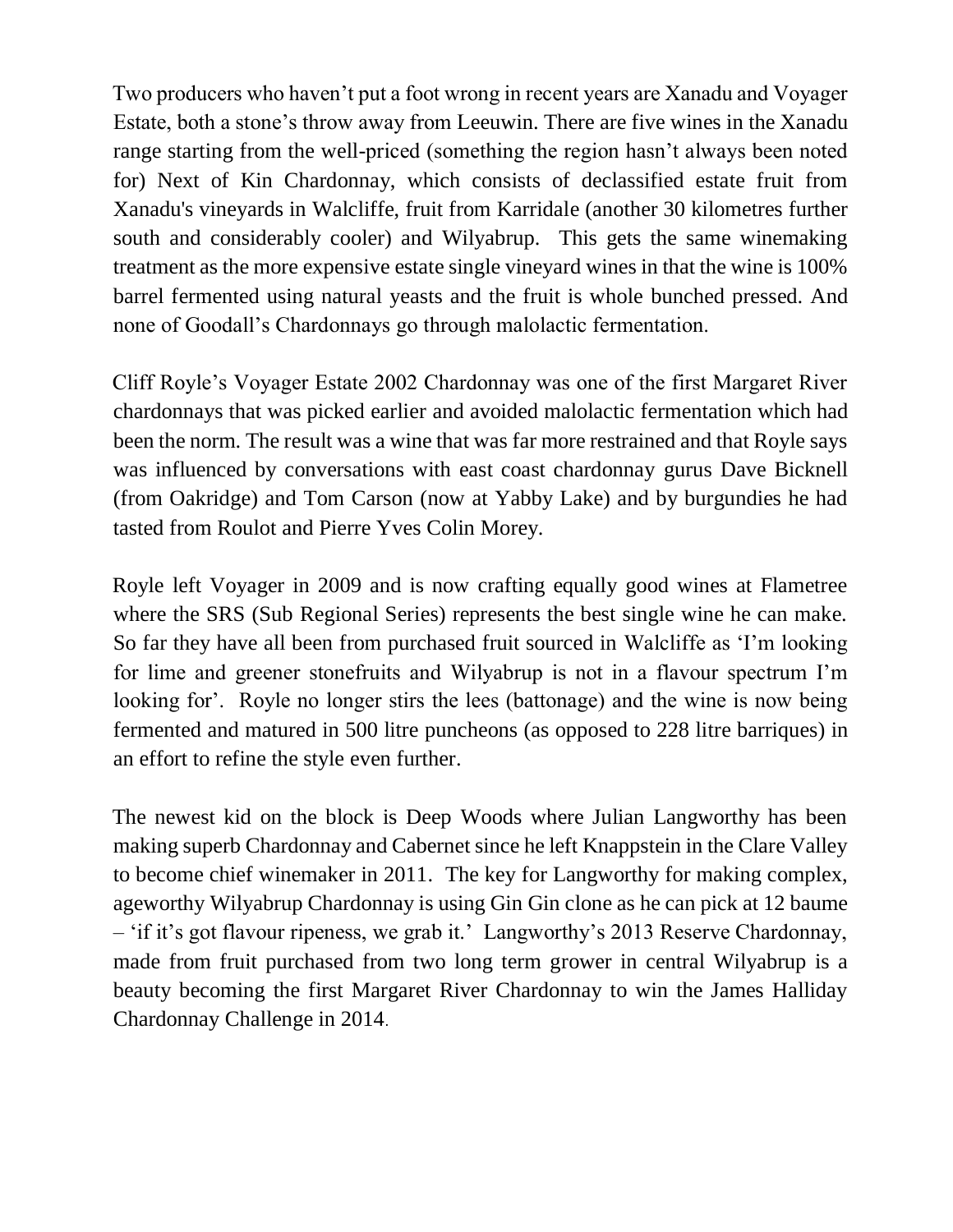It is Vasse Felix though – whose reputation was built on Cabernet, that has made more strides with Chardonnay than any other producer over the last decade. Virginia Wilcock, who was Gourmet Traveller WINE*'s* 2012 Australian Winemaker of the Year, joined Vasse Felix at the end of 2006. The key here apart from high solids and wild yeast fermentations is when to pick the fruit, which Wilcock describes as critical.

With its funky, struck match aromas to go with superb fruit concentration and a beautifully delineated and detailed palate, the 2013 Heytesbury is the epitome of modern Australian Chardonnay. Along with the best wines from the region, this clearly demonstrates what a number of wine writers both internationally and in Australia have been saying for some time, and that's Australia is producing the greatest chardonnay in the world outside Burgundy.

Indeed the continued rise and rise of Australian chardonnay is possibly the most exciting development in Australian wine over the last 10-15 years. It's hard to believe now that when I chose my first top 20 wines for my AFR Magazine column, I considered not including a chardonnay at all! And since 2012 I have included a wine of the year which has included two chardonnays – Giaconda 2010 and my wine of the year last year was Flametree SRS 2014.

As I've already mentioned, today's new breed of mod-Oz chardonnay is a world away from the rich, oaky styles that predominated in the 1980s and 1990s. The James Halliday Chardonnay challenge which I am chairing for three years starting last year has gone from 260 wineries (from 40 regions) in 2012 to 355 producers (from 50 regions) is emblematic of the improvement and interest in the variety. It is well on the way to becoming the most significant wine show devoted to a single varietal in the world.

In its first four years it has been won by wines from four different regions in four different states and by both large and small producers. From Yattarna (Tassie) in 2012, Seppelt (Drumborg) in 2013, Deep Woods (MR) in 2014 and the single vineyard Silkman Reserve Chardonnay 2014 from the Hunter Valley.

Having said this, with some 60% of the 95 point (or above) wines between them, the two titans of Aussie chardonnay are the Yarra Valley and Margaret River. It should be noted, however, that the Yarra Valley has consistently outpointed Margaret River when it comes to the ratio of 95 point (and above) wines compared to entries.